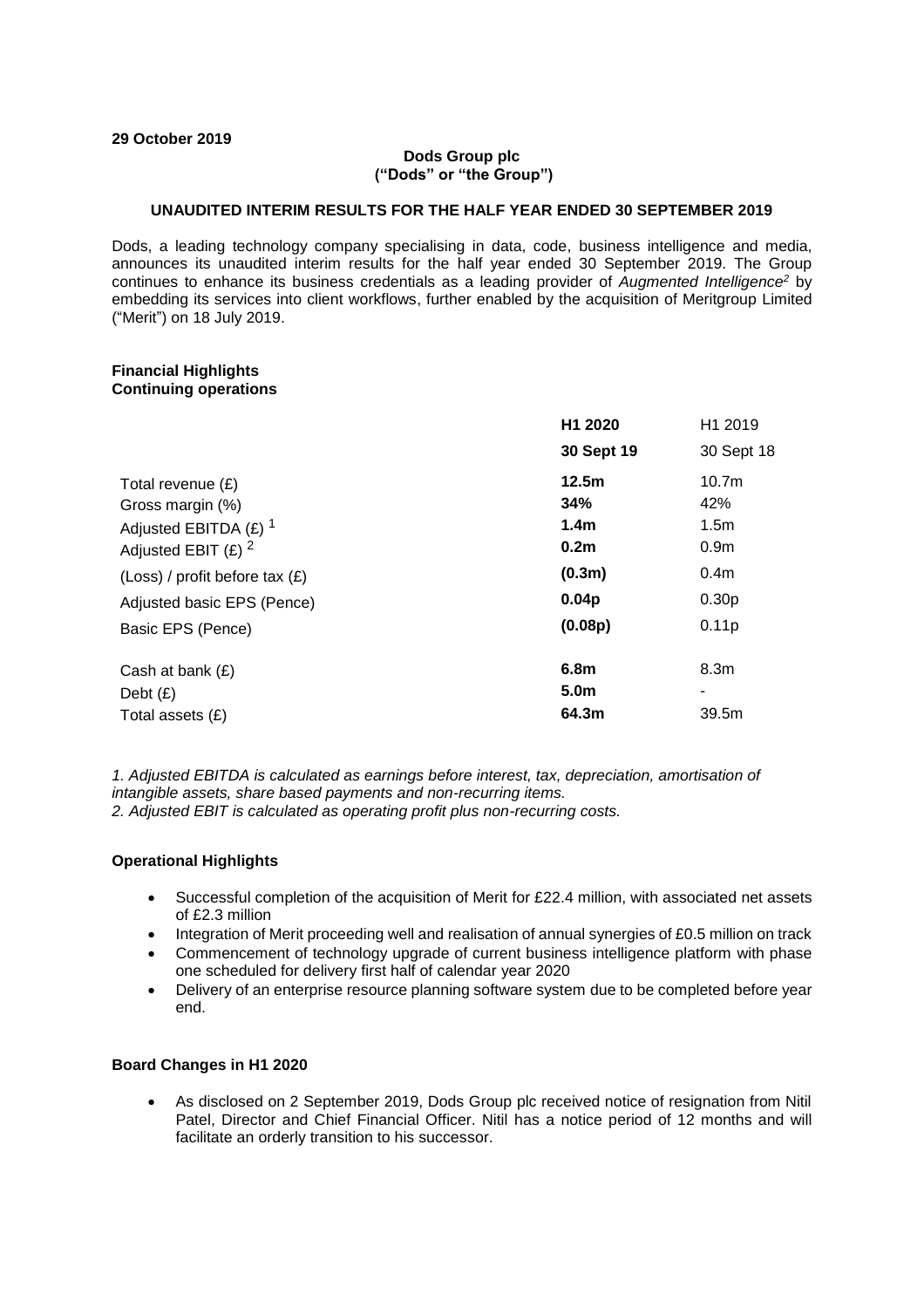#### **Outlook**

The results for the period have been in line with the Board's expectations and following completion of the Merit acquisition, the Group will benefit from an 8-month contribution from Merit in the current financial year. The Group continues to be cash generative and has strengthened and diversified its capabilities.

Due to the uncertainties in the political and economic environment, and with an approaching general election in the UK, the Board remains cautious about the outlook for the second half of the year.

#### **Dr David Hammond, Chairman, commented:**

"The Group continues to deliver quality products and services in a challenging environment. The addition of Merit has enabled us to diversify and increase our recurring revenue base. Notwithstanding the current cautious outlook, the Board views the Group's medium to long-term prospects with confidence."

This announcement is released by Dods Group plc and contains inside information for the purposes of Article 7 of the Market Abuse Regulation (EU) 596/2014 ("MAR"), and is disclosed in accordance with the Group's obligations under Article 17 of MAR.

For the purposes of MAR and Article 2 of Commission Implementing Regulation (EU) 2016/1055, this announcement is being made on behalf of the Group by Nitil Patel, Chief Financial Officer.

#### **For further information, please contact:**

**Dods Group plc** Simon Presswell – CEO 020 7593 5500 Nitil Patel – CFO

**[www.dodsgroup.com](http://www.dodsgroup.com/)**

**Liberum (Nomad and Broker)** Cameron Duncan Louis Davies

020 3100 2000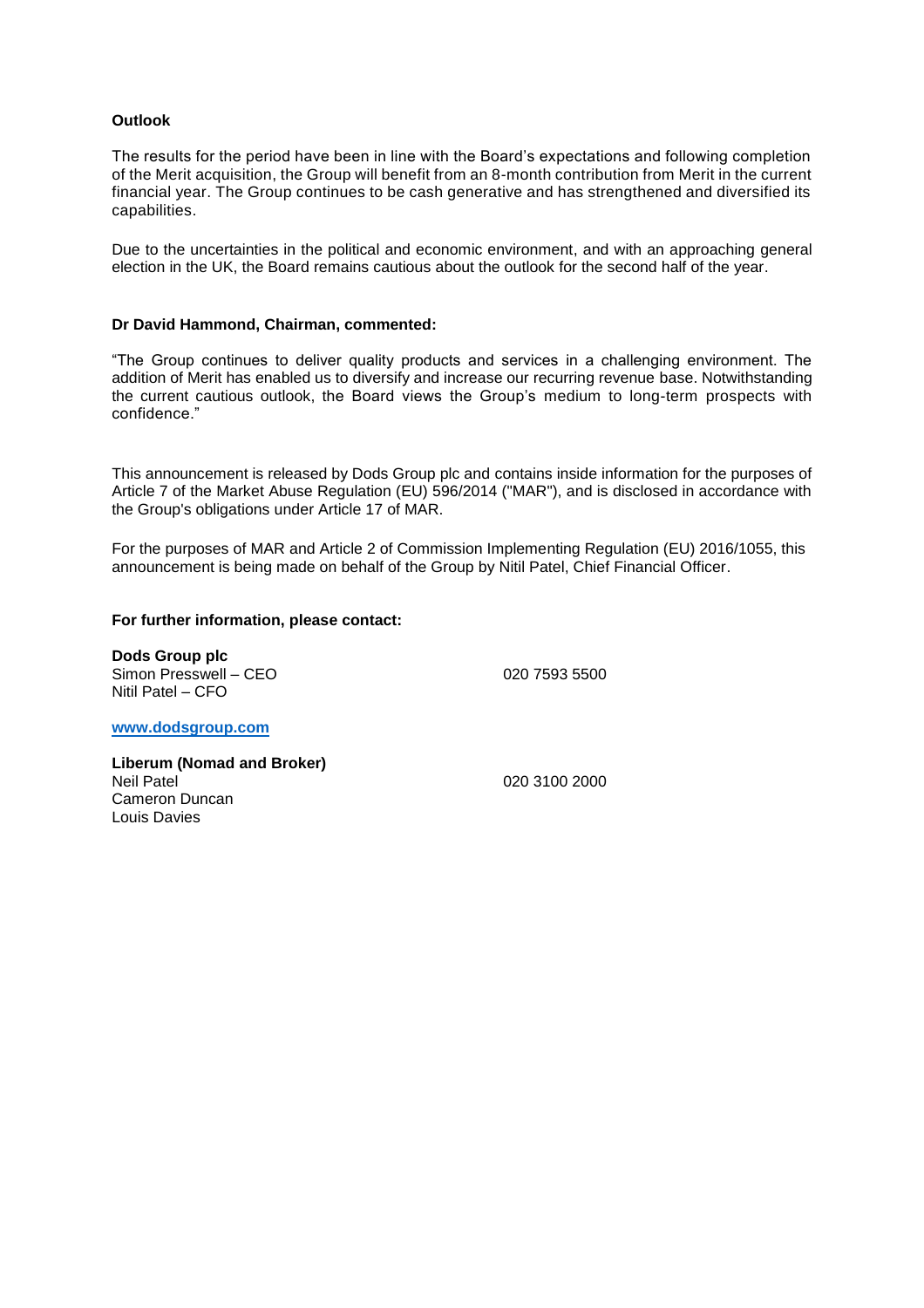#### **Business and operational review**

The interim results are in line with expectations and progress continues to be made in building a sustainable growth business with higher annual recurring revenues.

Having completed the acquisition of Merit and substantially concluded the integration on 30 September 2019, Dods is now one step closer to realising our ambition to become a leading *Augmented Intelligence<sup>2</sup>* business, acting as trusted adviser to prominent brands seeking to navigate an increasingly complex political and economic environment.

Through the period, the operational priorities were:

- complete the acquisition and integration of Merit;
- leverage the expertise of Merit's founder as Chief Technology Officer of the enlarged Group;
- develop and invest in digital products to continue to drive recurring revenue;
- maintain focus on improving the retention of recurring revenues;
- explore opportunities to sell Merit's services to Dods customers and vice versa;
- search, appoint and induct the Chief Revenue Officer and the Chief Information Officer;
- continue to invest in data management, marketing automation and the Group's sales effectiveness;
- focus our growth in revenue across our owned events and engagement portfolio.

During the period the Group secured a number of notable contracts including those with Oracle, Fuji Film, Boehringer, GE, Google and the Coca-Cola Corporation and extended a contract with UK Government to provide Civil Service Live to October 2020.

Our Training division continued to win international contracts and deliver various programmes across the globe from the Supreme Court (UK), United Nations, CBI and the Government of India and over 315 (H1 FY2019: 220) training workshops to the UK Government.

Our digital media titles have continued to enjoy strong growth in readership, with page views for PoliticsHome up 104% on the same period to 10.6 million and unique visitors up 63% to 6.7 million.

We continue to expand our points of contact within our customer base, going beyond public affairs and into the Chief Data Science, Information, Technology and Marketing Officer's agenda as we seek to help customers manage risk and find competitive advantage in the regulated markets within which they operate.

We do this by providing data and technology solutions that inform, engage and connect professionals who wish to drive actionable insights for business-critical decisions, not just in political and policy areas, but increasingly across new and existing regulated markets.

#### **Outlook**

Whilst it is impossible to predict the extent of the continued political uncertainty and any impact this might have on the second half of the year the Board remains confident in the medium to long-term prospects of the Group.

## *Simon Presswell*

*Chief Executive Officer*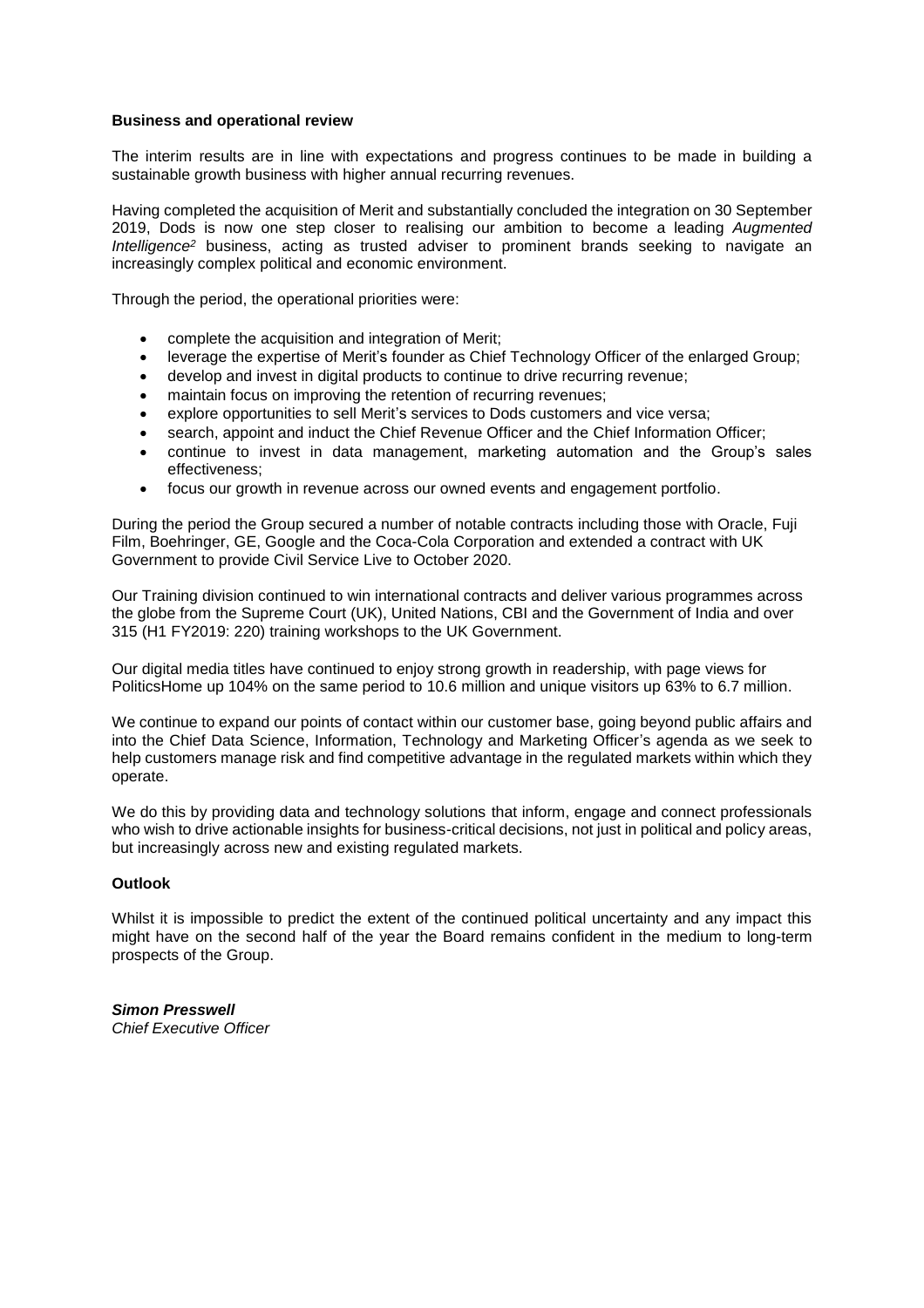#### **Financial review Income statement**

The Group's revenue from continuing operations increased by 16.8% to £12.5 million (H1 FY2019: £10.7 million) and gross profit decreased by 6.7% to £4.2 million (H1 FY2019: £4.5 million). This reflects the 2.4 months results of the Merit business.

Gross margin decreased from 42% to 34% in the period. The decrease in gross margin is a combination of the change in the product mix following the addition of Merit and the increased venue and delivery costs experienced by Dods in H2 FY2019.

The Group has adopted IFRS16 and therefore reclassified material operating leases (right-of-useassets) both on the income statement and statement of financial position. Consequently, administration costs decreased by 6.7% to £2.8 million (H1 FY2019: £3.0 million).

Adjusted EBITDA decreased by 9.3% to £1.36 million (H1 FY2019: £1.5 million). Operating loss was £0.1 million (H1 FY2019: profit of £0.4 million), after a right-of-use assets charge of £0.5 million (H1 FY2019: £nil), an amortisation charge of £0.3 million (H1 FY2019: £0.2 million) for business combinations and a charge of £0.1 million (H1 FY2019: £0.3 million) for intangible assets. The depreciation charge in the period remained flat at £0.2 million (H1 FY2019: £0.2 million). During the period, the Group incurred £0.3 million of non-recurring costs (H1 FY2019: £0.5 million).

Net finance costs have increased for the period to £0.2 million (H1 FY2019: income of £4,000) reflecting IFRS16 adoption (charge of £0.2 million), borrowing costs following the acquisition of Merit (charge of £39,000) and foreign exchange movement during the period (income of £61,000).

The taxation charge for the period was £37,000 (H1 FY2019: £nil) and relates to the Group's Belgian operations. For the overall Group, the tax charge is based on the use of accumulated tax losses.

Adjusted earnings per share, both basic and diluted, from continuing operations in the period were 0.04 pence (H1 FY2019: 0.30 pence) and were based on the adjusted profit for the period of £0.2 million (H1 FY2019: £1.0 million) with a weighted average number of shares in issue during the period of 431,276,215 (H1 FY2019: 341,774,286).

Earnings per share, both basic and diluted, from continuing operations in the period were a loss of 0.08 pence (H1 FY2019: earnings of 0.11 pence) and were based on the net loss for the period of £0.3 million (H1 FY2019: net profit of £0.4 million).

The Board is not proposing a dividend (H1 FY2019: £nil).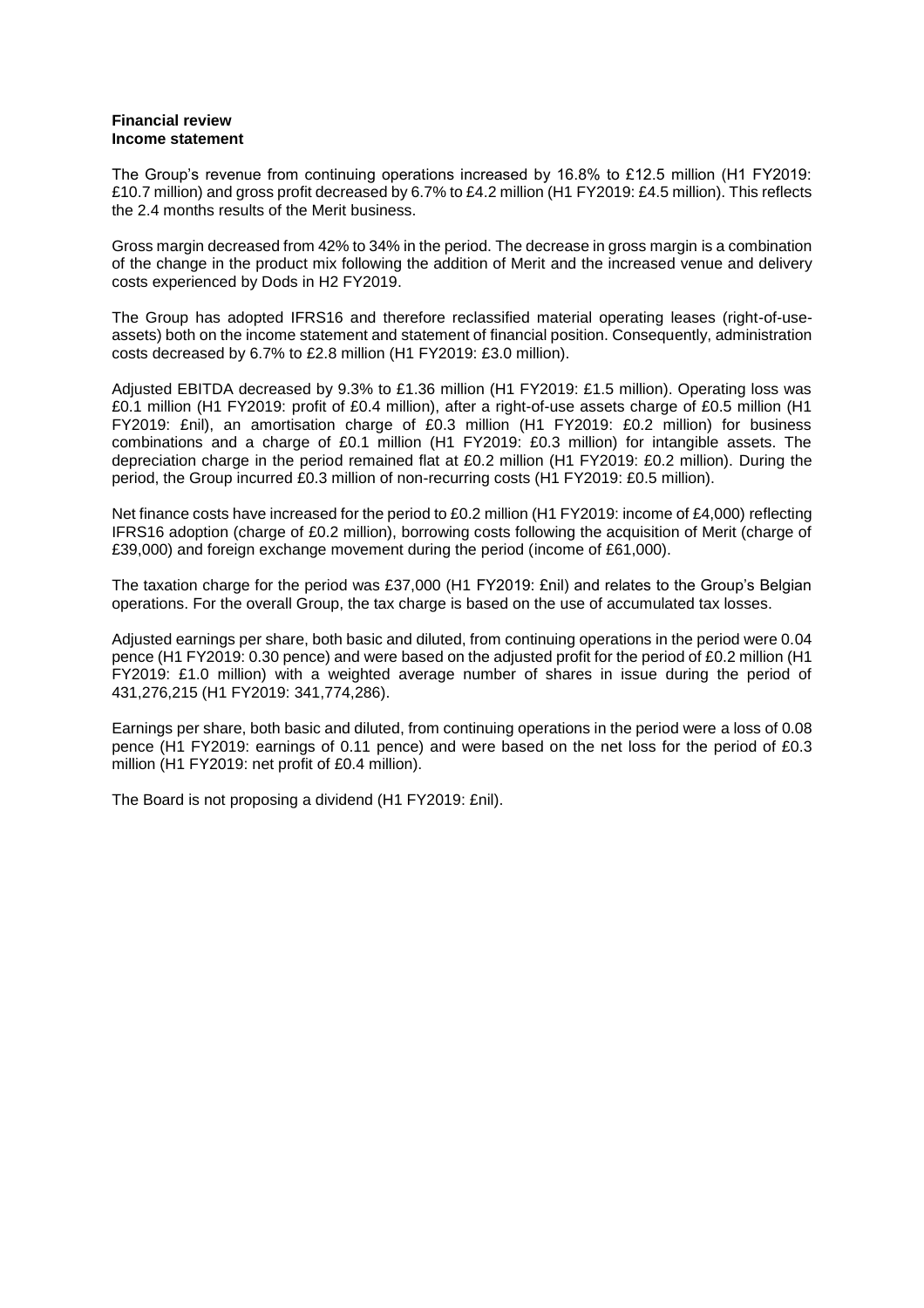#### **Statement of Financial Position**

#### *Assets*

As mentioned previously, the Group has adopted IFRS16 and has reclassified operating leases as rightof-use assets and corresponding lease liabilities. Under the modified retrospective approach the Group has not restated prior periods. The impact has been to increase non-current assets by £8.6 million (H1 FY2019: £nil) and there is an associated increase in finance lease liability of £10.0 million (H1 FY2019: £nil). This has been shown as £1.5 million as current liability and £8.5 million as non-current liability.

Other non-current assets consisted of goodwill of £28.2 million (H1 FY2019: £13.3 million), intangible assets of £10.3 million (H1 FY2019: £8.0 million) and tangible fixed assets of £2.3 million (H1 FY2019: £2.2 million). The movements in goodwill, intangible and tangible fixed assets reflect the acquisition of Merit during the period.

The Group holds a 40% stake in the issued share capital of Sans Frontières Associates (SFA) and has loaned SFA £0.6 million (H1 FY2019: £0.7 million) at the period end. The loan is unsecured and carries no interest charge. Additionally, the Group holds a 30% stake in Social 360 at a cost of £0.5 million (H1 FY2019: £1.67 million).

Trade and other receivables increased by £1.8 million to £7.0 million (H1 FY2019: £5.2 million), as a result of the Merit acquisition. Included in prepayments is an amount of £0.8 million due in cash to certain vendors of Merit. The corresponding amount is in current and non-current liabilities as deferred consideration. The Group had a cash balance of £6.8 million (H1 FY2019: £8.3 million) and gross borrowings of £5 million at the period end (H1 FY2019: £nil).

The Group has borrowed a term loan of £3 million (H1 FY2019: £nil) over a 5-year period carrying a rate of 3.25% over LIBOR. In addition, it has a revolving credit facility (RCF) of £2 million carrying a rate of 3.5% over LIBOR. The current amount due is £0.3 million and non-current is £4.7 million.

Current liabilities increased by £2.9 million to £12.6 million (H1 FY2019: £9.7 million) as a result of the Merit acquisition, the adoption of IFRS16 and the impact of the current component of the bank loan. Deferred tax liability was £0.5 million (H1 FY2019: £0.8 million). The Group has also recognised a deferred consideration of £1.6 million (H1 FY2019: £nil) which is payable in both shares and cash over the coming two and three years to certain Merit vendors.

Total assets of the Group were £64.3 million (H1 FY2019: £39.4 million) with the main movements being an increase in goodwill and intangibles as well as the IFRS 16 adoption. Total equity increased by £7.7 million to £36.6 million (H1 FY2019: £28.9 million), mainly reflecting the issue of shares during the period.

#### *Liquidity and capital resources*

The Group has generated cash from operations of £0.2 million (H1 FY2019: £16,000) during the period. It has received £13 million (H1 FY2019: £nil) from the issuance of shares, borrowed £5 million (H1 FY2019: £nil) and paid £19.2 million relating to investing activities (H1: FY2019: £0.4 million). The cash position at the period end was £6.8 million (H1 FY2019: £8.3 million).

As at 30 September 2019 the Group had a net cash position of £1.8 million.

*Nitil Patel Chief Financial Officer*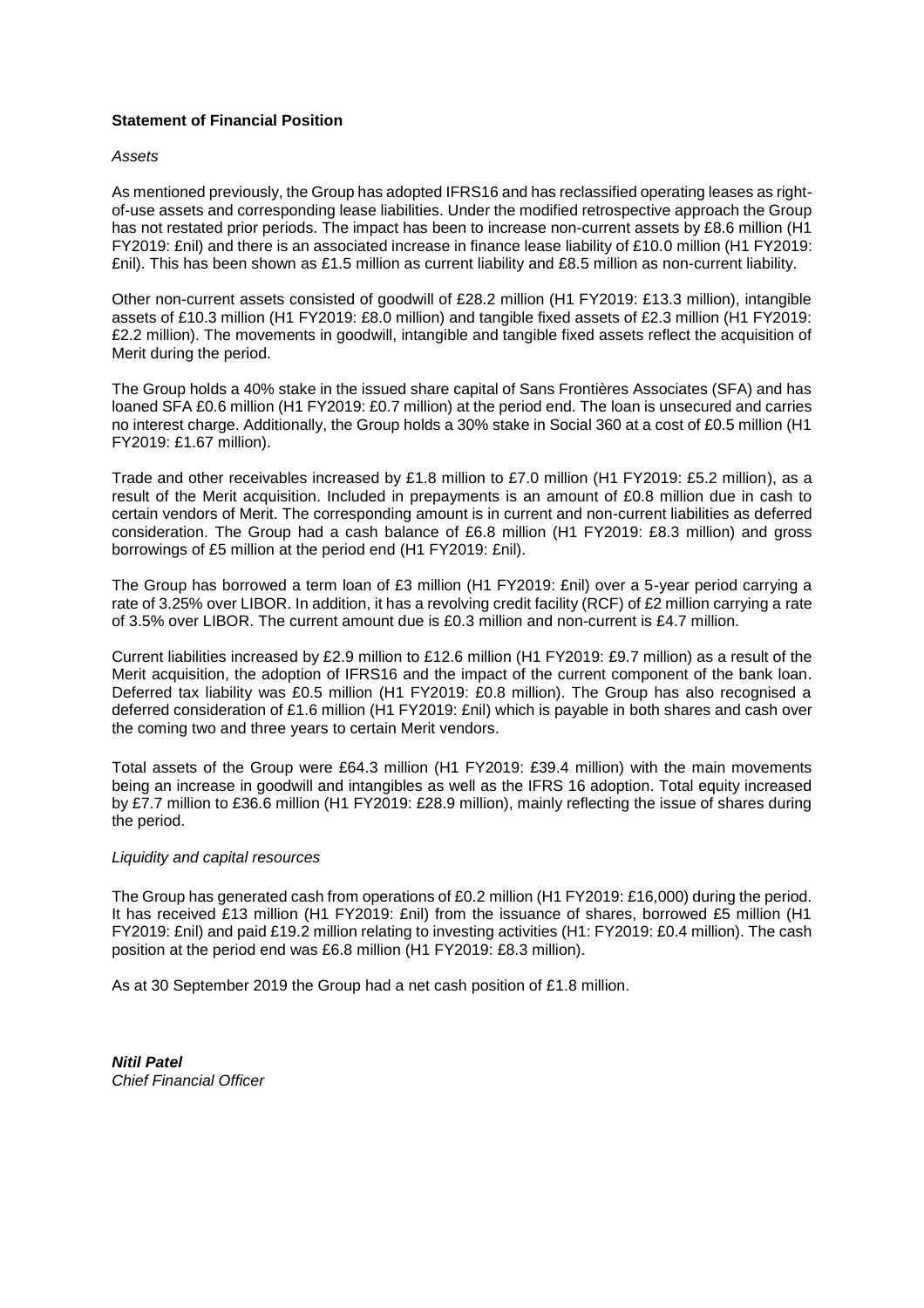## **Condensed consolidated income statement**

**For the half year ended 30 September 2019**

|                                                                             | <b>Note</b> | <b>Unaudited</b><br>Half year ended<br>30 Sept 2019<br>£'000 | Unaudited<br>Half year ended<br>30 Sept 2018<br>£'000 | Audited<br>Year ended<br>31 Mar 2019<br>£'000 |
|-----------------------------------------------------------------------------|-------------|--------------------------------------------------------------|-------------------------------------------------------|-----------------------------------------------|
| Revenue                                                                     | 2           | 12,524                                                       | 10,702                                                | 21,301                                        |
| Cost of sales                                                               |             | (8, 326)                                                     | (6, 241)                                              | (13, 419)                                     |
| <b>Gross profit</b>                                                         |             | 4,198                                                        | 4,461                                                 | 7,882                                         |
| Administrative expenses                                                     |             | (2, 842)                                                     | (2,958)                                               | (6, 381)                                      |
| <b>Adjusted EBITDA</b>                                                      |             | 1,356                                                        | 1,503                                                 | 1,501                                         |
| Depreciation of tangible fixed assets                                       |             | (243)                                                        | (185)                                                 | (379)                                         |
| Depreciation of right-of-use assets                                         |             | (507)                                                        |                                                       |                                               |
| Amortisation of intangible assets acquired<br>through business combinations |             | (281)                                                        | (198)                                                 | (351)                                         |
| Amortisation of software intangible assets                                  |             | (144)                                                        | (267)                                                 | (1,789)                                       |
| Non-recurring items                                                         | 3           |                                                              |                                                       |                                               |
| Non-recurring acquisition costs and<br>professional fees                    |             | (70)                                                         |                                                       | (2,239)                                       |
| Impairment expense – investment in equity<br>accounted associate            |             |                                                              |                                                       | (1,231)                                       |
| Impairment expense – intangible assets                                      |             |                                                              |                                                       | (259)                                         |
| People-related costs                                                        |             | (121)                                                        | (315)                                                 | (332)                                         |
| Other non-recurring items                                                   |             | (116)                                                        | (146)                                                 | (697)                                         |
| <b>Operating (loss) / profit</b>                                            |             | (126)                                                        | 392                                                   | (5,776)                                       |
| Net finance costs                                                           |             | (177)                                                        | 4                                                     |                                               |
| Share of profit / (loss) of associate                                       |             |                                                              | (18)                                                  | 50                                            |
| (Loss) / profit before tax                                                  |             | (303)                                                        | 378                                                   | (5,726)                                       |
| Income tax (charge) / credit                                                |             | (37)                                                         |                                                       | 197                                           |
| (Loss) / profit for the period                                              |             | (340)                                                        | 378                                                   | (5, 529)                                      |
| (Loss) / profit per share (pence)                                           |             |                                                              |                                                       |                                               |
| <b>Basic</b>                                                                | 4           | (0.08p)                                                      | 0.11p                                                 | (1.62p)                                       |
| <b>Diluted</b>                                                              | 4           | (0.08p)                                                      | 0.11p                                                 | (1.62p)                                       |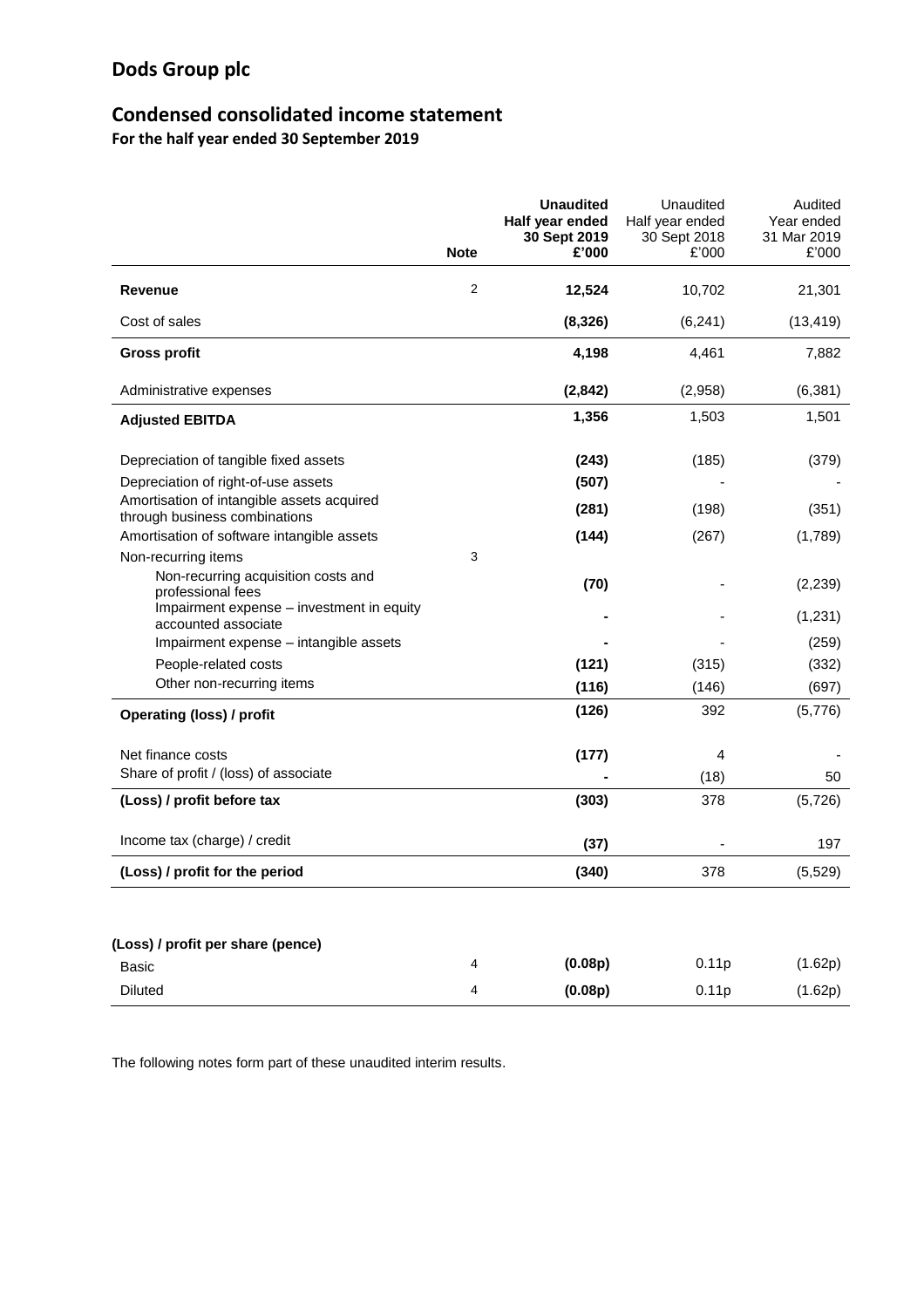## **Condensed consolidated statement of comprehensive income**

**For the half year ended 30 September 2019**

|                                                                                                                                | <b>Unaudited</b><br>Half year ended<br>30 Sept 2019<br>£'000 | Unaudited<br>Half year ended<br>30 Sept 2018<br>£'000 | Audited<br>Year ended<br>31 Mar 2019<br>£'000 |
|--------------------------------------------------------------------------------------------------------------------------------|--------------------------------------------------------------|-------------------------------------------------------|-----------------------------------------------|
| (Loss) / profit for the period                                                                                                 | (340)                                                        | 378                                                   | (5, 529)                                      |
| Items that may be subsequently reclassified to Profit<br>and loss<br>Exchange differences on translation of foreign operations |                                                              |                                                       | (8)                                           |
| Other comprehensive (loss) / income for the period                                                                             |                                                              | ٠                                                     | (8)                                           |
| Total comprehensive (loss) / income for the period                                                                             | (340)                                                        | 378                                                   | (5,537)                                       |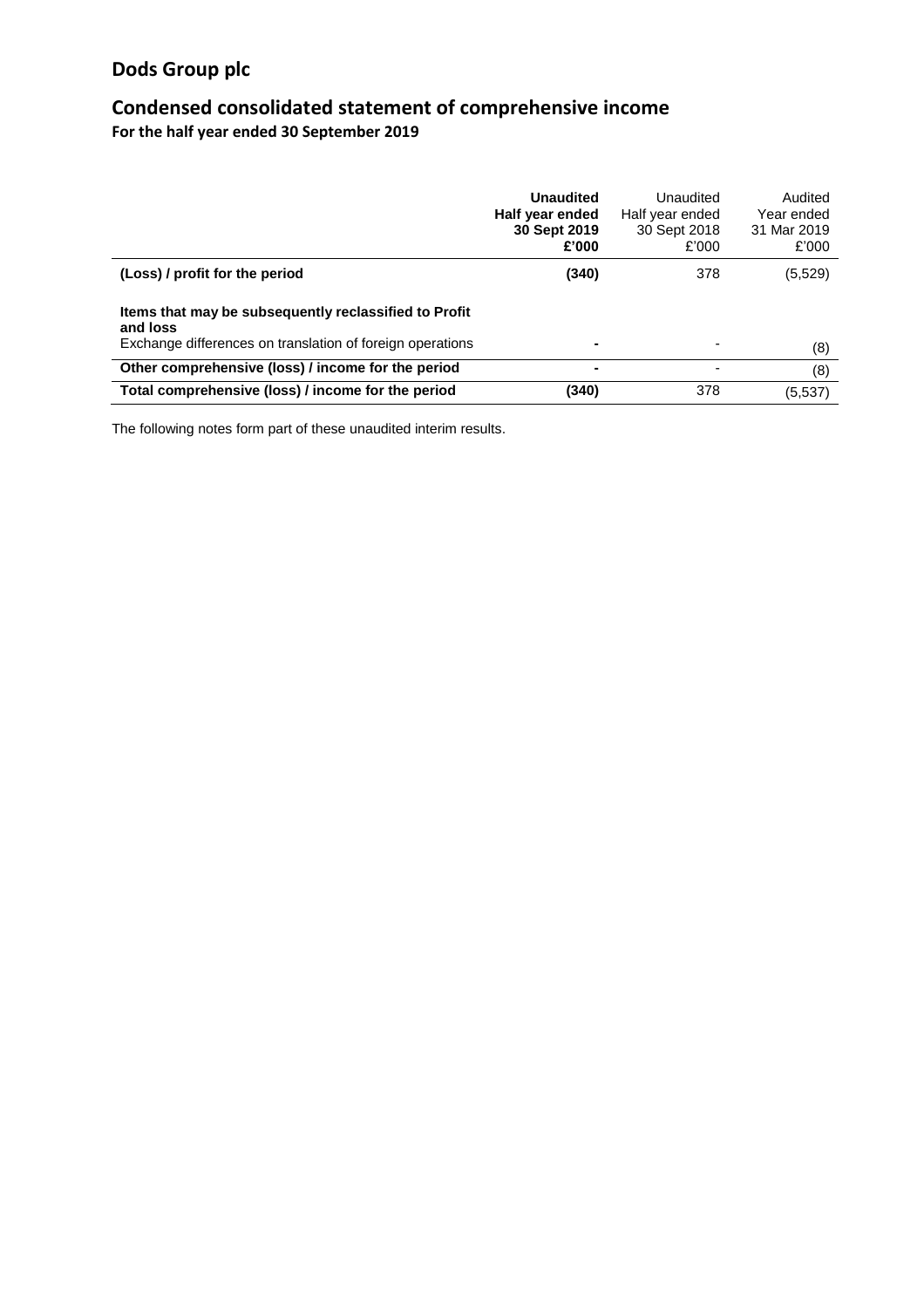# **Condensed consolidated statement of financial position**

**As at 30 September 2019**

|                                         | <b>Note</b> | <b>Unaudited</b><br>30 Sept 2019<br>£'000 | Unaudited<br>30 Sept 2018<br>£'000 | Audited<br>31 Mar 2019<br>£'000 |
|-----------------------------------------|-------------|-------------------------------------------|------------------------------------|---------------------------------|
| <b>Non-current assets</b>               |             |                                           |                                    |                                 |
| Goodwill                                | 5           | 28,218                                    | 13,282                             | 13,282                          |
| Intangible assets                       | 6           | 10,245                                    | 8,035                              | 6,421                           |
| Property, plant and equipment           | 7           | 2,286                                     | 2,209                              | 2,063                           |
| Right-of-use asset                      | 10          | 8,629                                     |                                    |                                 |
| Investment in associates                |             | 503                                       | 1,666                              | 503                             |
| Long-term loan receivable               |             | 630                                       | 700                                | 700                             |
| <b>Total non-current assets</b>         |             | 50,511                                    | 25,892                             | 22,969                          |
| <b>Current assets</b>                   |             |                                           |                                    |                                 |
| Inventories                             |             | 35                                        | 34                                 | 16                              |
| Trade and other receivables             |             | 7,010                                     | 5,169                              | 3,584                           |
| Cash and cash equivalents               |             | 6,787                                     | 7,062                              | 7,160                           |
| Restricted cash held in deposit account |             |                                           | 1,266                              | 1,266                           |
| <b>Total current assets</b>             |             | 13,832                                    | 13,531                             | 12,026                          |
|                                         |             |                                           |                                    |                                 |
| <b>Total assets</b>                     |             | 64,343                                    | 39,424                             | 34,995                          |
| <b>Capital and reserves</b>             |             |                                           |                                    |                                 |
| Issued capital                          |             | 19,239                                    | 17,096                             | 17,096                          |
| Share premium                           |             | 20,082                                    | 8,142                              | 8,142                           |
| Other reserves                          |             | 409                                       | 409                                | 409                             |
| Retained (loss) / profit                |             | (3, 148)                                  | 3,291                              | (2,616)                         |
| Share option reserve                    |             | 55                                        | 44                                 | 55                              |
| <b>Translation reserve</b>              |             | (67)                                      | (59)                               | (67)                            |
| <b>Total equity</b>                     |             | 36,570                                    | 28,923                             | 23,019                          |
| <b>Current liabilities</b>              |             |                                           |                                    |                                 |
| Trade and other payables                |             | 9,381                                     | 9,738                              | 11,489                          |
| Deferred consideration                  | 9           | 1,318                                     |                                    |                                 |
| Bank loan                               |             | 353                                       |                                    |                                 |
| Lease liability                         | 10          | 1,524                                     |                                    |                                 |
| <b>Total current liabilities</b>        |             | 12,576                                    | 9,738                              | 11,489                          |
| <b>Non-current liabilities</b>          |             |                                           |                                    |                                 |
| Deferred tax liability                  |             | 487                                       | 763                                | 487                             |
| Deferred consideration                  | 9           | 1,590                                     |                                    |                                 |
| Bank loan                               |             | 4,647                                     |                                    |                                 |
| Lease liability                         | 10          | 8,473                                     |                                    |                                 |
| <b>Total non-current liabilities</b>    |             | 15,197                                    | 763                                | 487                             |
| <b>Total equity and liabilities</b>     |             | 64,343                                    | 39,424                             | 34,995                          |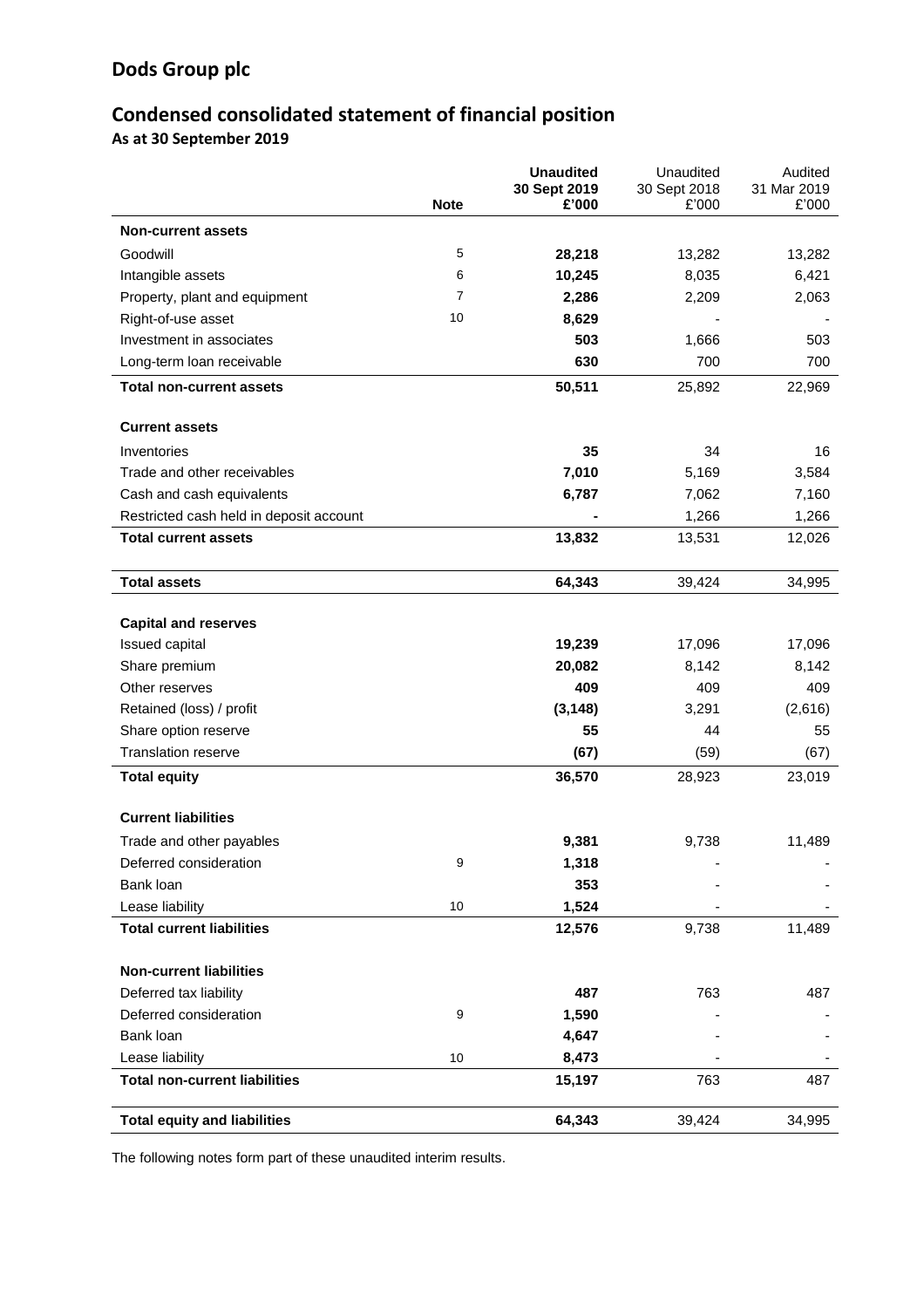## **Condensed consolidated statement of changes in equity**

**For the half year ended 30 September 2019**

|                                      | Share capital<br>£'000   | Share premium<br>reserve <sup>1</sup><br>£'000 | Merger reserve <sup>2</sup><br>£'000 | Retained<br>earnings<br>£'000 | Translation<br>reserve <sup>3</sup><br>£'000 | Share option<br>$r$ eserve $4$<br>£'000 | <b>Total</b><br>shareholders'<br>funds<br>£'000 |
|--------------------------------------|--------------------------|------------------------------------------------|--------------------------------------|-------------------------------|----------------------------------------------|-----------------------------------------|-------------------------------------------------|
| <b>Unaudited</b>                     |                          |                                                |                                      |                               |                                              |                                         |                                                 |
| At 1 April 2018                      | 17,096                   | 8,142                                          | 409                                  | 2,913                         | (59)                                         | 44                                      | 28,545                                          |
| Total comprehensive income           |                          |                                                |                                      |                               |                                              |                                         |                                                 |
| Profit for the period                | $\overline{\phantom{a}}$ |                                                | $\overline{\phantom{a}}$             | 378                           | $\blacksquare$                               | $\overline{\phantom{a}}$                | 378                                             |
| At 30 September 2018                 | 17,096                   | 8,142                                          | 409                                  | 3,291                         | (59)                                         | 44                                      | 28,923                                          |
| <b>Unaudited</b><br>At 1 April 2019  | 17,096                   | 8,142                                          | 409                                  | (2,616)                       | (67)                                         | 55                                      | 23,019                                          |
| Effect of adoption of IFRS 16 Leases |                          |                                                |                                      | (192)                         | -                                            |                                         | (192)                                           |
| At 1 April 2019 (adjusted)           | 17,096                   | 8,142                                          | 409                                  | (2,808)                       | (67)                                         | 55                                      | 22,827                                          |
| Total comprehensive income           |                          |                                                |                                      |                               |                                              |                                         |                                                 |
| Loss for the period                  |                          |                                                |                                      | (340)                         | $\blacksquare$                               |                                         | (340)                                           |
| Transactions with owners             |                          |                                                |                                      |                               |                                              |                                         |                                                 |
| Issue of ordinary shares             | 2,143                    | 11,940                                         |                                      |                               | $\blacksquare$                               | $\blacksquare$                          | 14,083                                          |
| At 30 September 2019                 | 19,239                   | 20,082                                         | 409                                  | (3, 148)                      | (67)                                         | 55                                      | 36,570                                          |

1 The share premium reserve represents the amount paid to the Company by shareholders above the nominal value of shares issued.

2 The merger reserve represents accounting treatment in relation to historical business combinations.

3 The translation reserve comprises foreign currency translation differences arising from the translation of financial statements of the Group's foreign entities into sterling.

4 The share option reserve represents the cumulative expense recognised in relation to equity-settled share-based payments.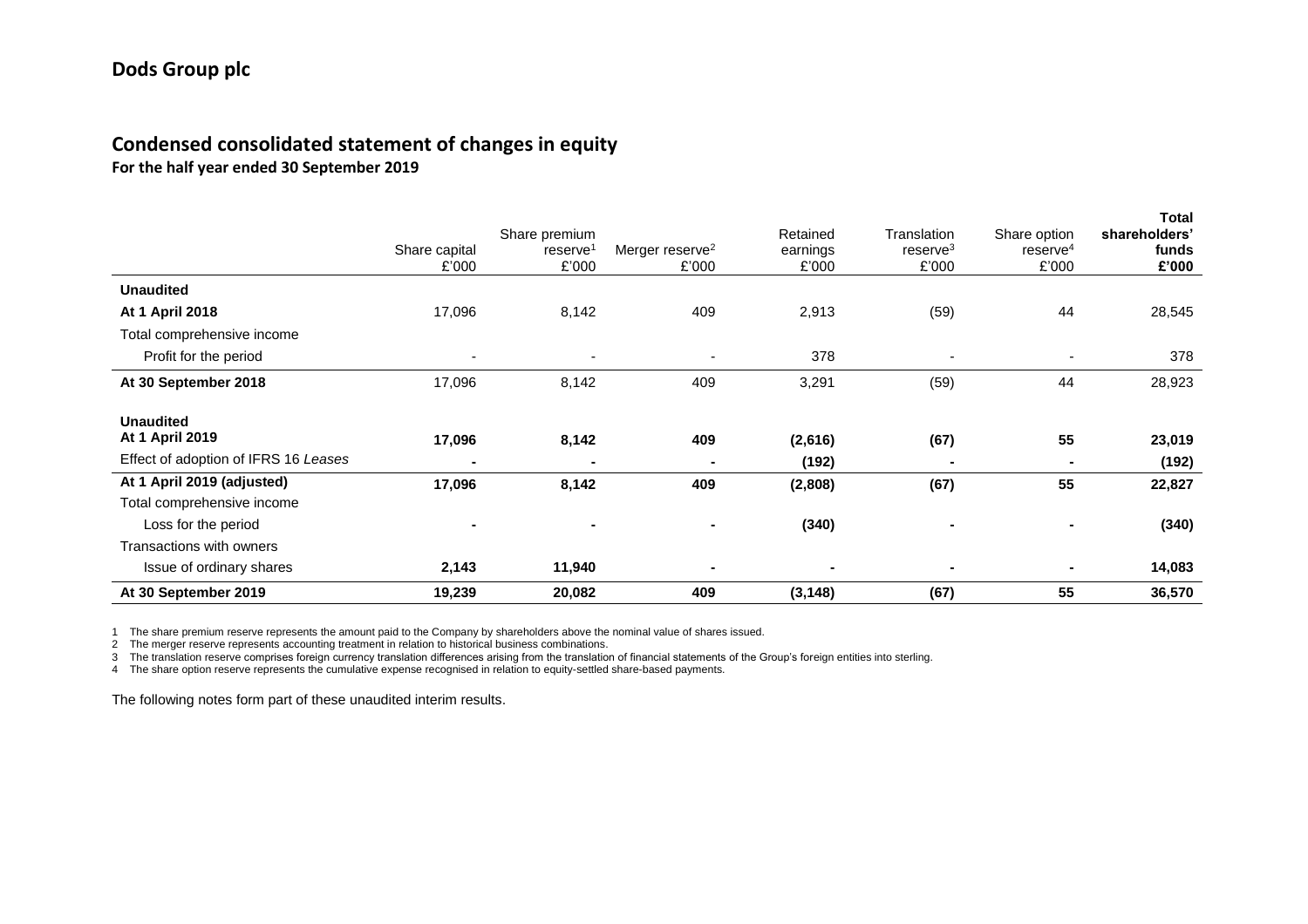## **Condensed consolidated statement of cash flows**

| For the half year ended 30 September 2019                        | <b>Unaudited</b><br>Half year ended<br>30 Sept 2019<br>£'000 | Unaudited<br>Half year ended<br>30 Sept 2018<br>£'000 | Audited<br>Year ended<br>31 Mar 2019<br>£'000 |
|------------------------------------------------------------------|--------------------------------------------------------------|-------------------------------------------------------|-----------------------------------------------|
| Cash flows from operating activities                             |                                                              |                                                       |                                               |
| (Loss) / profit for the period                                   | (340)                                                        | 378                                                   | (5, 529)                                      |
| Depreciation of property, plant and equipment                    | 243                                                          | 185                                                   | 379                                           |
| Depreciation of right-of-use assets                              | 507                                                          |                                                       |                                               |
| Amortisation of intangible assets acquired through               | 281                                                          | 198                                                   | 351                                           |
| business combinations<br>Amortisation of other intangible assets | 144                                                          | 267                                                   | 1,789                                         |
| Impairment charges                                               |                                                              |                                                       | 1,490                                         |
| Share-based payments charge                                      |                                                              | 1                                                     | 11                                            |
| Share of profit of associate                                     |                                                              |                                                       | (50)                                          |
| Lease interest expense                                           | 200                                                          |                                                       |                                               |
| Non-recurring acquisition costs and professional fees            | 1,670                                                        |                                                       | 400                                           |
| Income tax charge / (credit)                                     | 37                                                           |                                                       | (197)                                         |
| Operating cash flows before movement in                          | 2,742                                                        | 1,029                                                 | (1,356)                                       |
| working capital<br>Change in inventories                         | (18)                                                         | (22)                                                  |                                               |
| Change in trade and other receivables                            | (1, 363)                                                     | (1, 497)                                              | (4)<br>(114)                                  |
| Change in trade and other payables                               | (1,060)                                                      | 506                                                   | 2,337                                         |
| Cash generated by operations                                     | 301                                                          | 16                                                    | 863                                           |
| <b>Taxation paid</b>                                             | (85)                                                         |                                                       | (166)                                         |
| Net cash from operating activities                               | 216                                                          | 16                                                    | 697                                           |
|                                                                  |                                                              |                                                       |                                               |
| Cash flows from investing activities                             |                                                              |                                                       |                                               |
| Interest and similar income received                             |                                                              |                                                       | 12                                            |
| Non-recurring acquisition costs and professional fees            | (1,670)                                                      | (185)                                                 | (400)                                         |
| Additions to property, plant and equipment                       | (45)                                                         | (68)                                                  | (115)                                         |
| Additions to intangible assets                                   | (161)                                                        | (191)                                                 | (512)                                         |
| WIP on software not yet capitalised                              | (300)                                                        |                                                       |                                               |
| Investment in subsidiaries (net of cash acquired)                | (17, 055)                                                    |                                                       |                                               |
| Bank loan                                                        | 5,000                                                        |                                                       |                                               |
| Repayment of long-term loan by associate                         | 70                                                           |                                                       |                                               |
| Net cash used in investing activities                            | (14, 161)                                                    | (444)                                                 | (1,015)                                       |
| Cash flows from financing activities                             |                                                              |                                                       |                                               |
| Proceeds from issue of share capital                             | 13,037                                                       |                                                       |                                               |
| Interest and similar expenses paid                               |                                                              |                                                       | (12)                                          |
| Payment of lease liabilities                                     | (731)                                                        |                                                       |                                               |
| Net cash from / (used in) financing activities                   | 12,306                                                       |                                                       | (12)                                          |
| Net decrease in cash and cash equivalents                        | (1,639)                                                      | (428)                                                 | (330)                                         |
| Opening cash and cash equivalents                                | 8,426                                                        | 8,757                                                 | 8,757                                         |
| Effect of exchange rate fluctuations on cash held                |                                                              | (1)                                                   | (1)                                           |
| <b>Closing cash at bank</b>                                      | 6,787                                                        | 8,328                                                 | 8,426                                         |
| <b>Comprised of:</b>                                             |                                                              |                                                       |                                               |
| Cash and cash equivalents                                        | 6,787                                                        | 7,062                                                 | 7,160                                         |
| Restricted cash held in deposit account                          |                                                              | 1,266                                                 | 1,266                                         |
| <b>Closing cash at bank</b>                                      | 6,787                                                        | 8,328                                                 | 8,426                                         |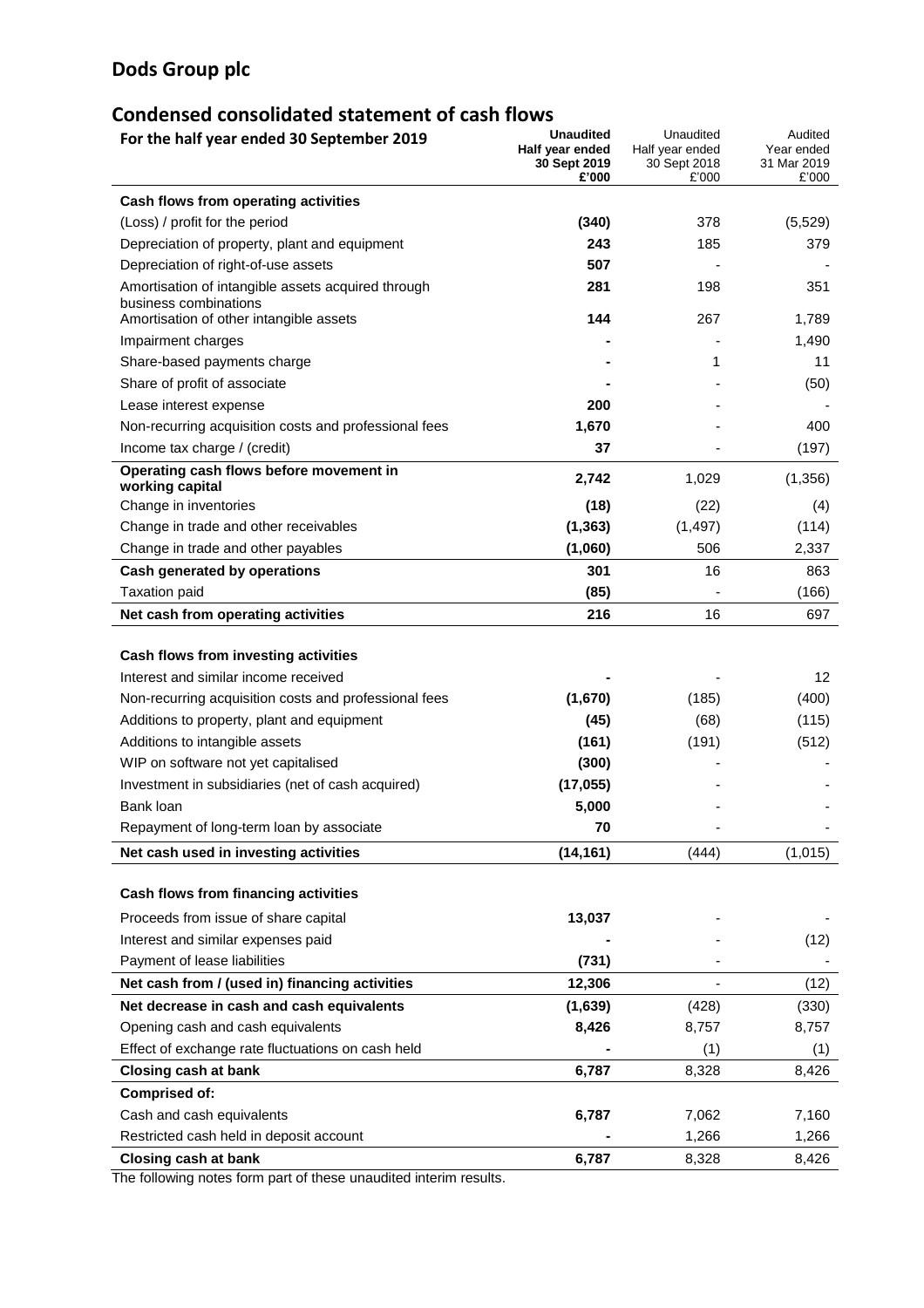## **Notes to the condensed consolidated financial statements For the half year ended 30 September 2019**

#### **1. Basis of preparation**

Dods Group plc is a Company incorporated in England and Wales.

This condensed set of financial statements has been prepared in accordance with IAS 34 *Interim Financial Reporting* as adopted by the EU. The annual financial statements of the Group are prepared in accordance with International Financial Reporting Standards (IFRSs) as adopted by the EU. As required by AIM Rules, the condensed set of financial statements has been prepared, and applying accounting policies and presentation that were applied in the preparation of the Group's published consolidated financial statements for the year ended 31 March 2019, with the exception of IFRS 16 *Leases*, which was adopted on 1 April 2019.

The comparative figures for the year ended 31 March 2019 have been extracted from the Group's statutory accounts for that financial period. Those accounts have been reported on by the company's auditor and delivered to the registrar of companies. The report of the auditor was (i) unqualified, (ii) did not include a reference to any matters to which the auditor drew attention by way of emphasis without qualifying their report, and (iii) did not contain a statement under section 498(2) or (3) of the Companies Act 2006.

The taxation charge for the six months ended 30 September 2019 is based on the utilisation of accumulated tax losses.

The condensed set of interim financial statements have been prepared on a going concern basis and were approved by the Board on 28 October 2019.

#### **2. Segmental information**

#### **Business segments**

The Group considers that it has one operating business segment**,** being the provision of key information and insights into the political, public policy and other regulated environments around the UK and European Union. This is the basis on which operating results are reviewed and resources allocated by the senior management team.

No client accounted for more than 10 percent of total revenue.

#### **Geographical segments**

The following table provides an analysis of the Group's segment revenue by geographical market. Segment revenue is based on the geographical location of customers.

|               | <b>Unaudited</b> | Unaudited       | Audited     |
|---------------|------------------|-----------------|-------------|
|               | Half year ended  | Half year ended | Year ended  |
|               | 30 Sept 2019     | 30 Sept 2018    | 31 Mar 2019 |
|               | £'000            | £'000           | £'000       |
| UK            | 10,244           | 8,753           | 16,183      |
| Rest of world | 2,280            | 1,949           | 5,118       |
|               | 12,524           | 10,702          | 21,301      |

Asset segment information has not been disclosed because this information is not reviewed by the senior management team for the purpose of allocating resources.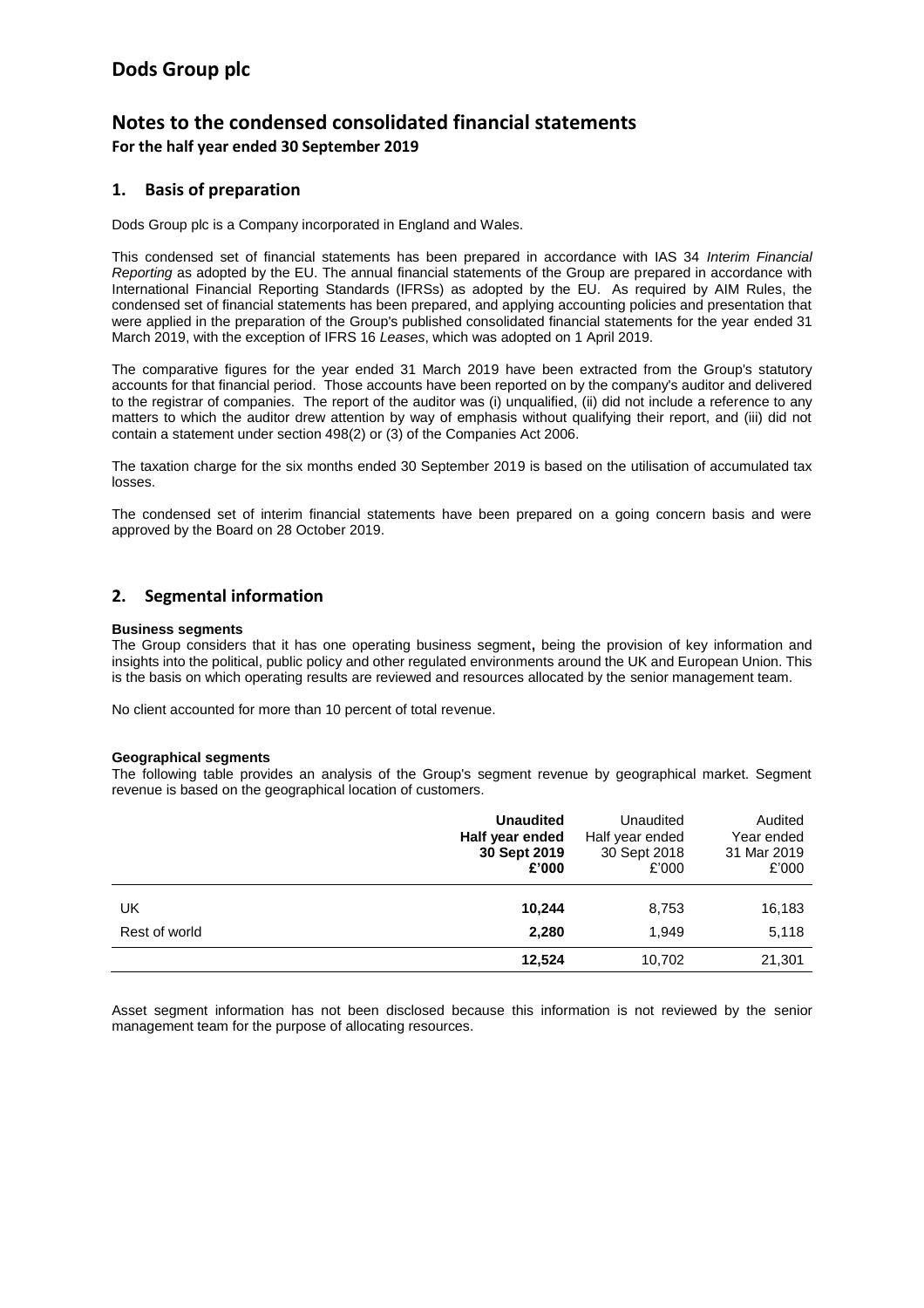## **Notes to the condensed consolidated financial statements For the half year ended 30 September 2019**

## **3. Non-recurring items**

|                                                                           | <b>Unaudited</b><br>Half year ended<br>30 Sept 2019<br>£'000 | Unaudited<br>Half year ended<br>30 Sept 2018<br>£'000 | Audited<br>Year ended<br>31 Mar 2019<br>£'000 |
|---------------------------------------------------------------------------|--------------------------------------------------------------|-------------------------------------------------------|-----------------------------------------------|
| Non-recurring acquisition costs and professional fees                     | 70                                                           |                                                       | 2,239                                         |
| Impairment expense – investment in equity accounted<br>associate          |                                                              |                                                       | 1,231                                         |
| Impairment expense – intangible assets                                    |                                                              |                                                       | 259                                           |
| People-related costs                                                      | 121                                                          | 315                                                   | 332                                           |
| Other                                                                     |                                                              |                                                       |                                               |
| - Branding and marketing                                                  |                                                              |                                                       | 206                                           |
| - Costs relating to ongoing strategic corporate<br>review and initiatives |                                                              |                                                       | 244                                           |
| - Professional services                                                   | 63                                                           |                                                       | 129                                           |
| - Consultancy                                                             | 15                                                           |                                                       | 82                                            |
| - Other                                                                   | 38                                                           | 146                                                   | 36                                            |
|                                                                           | 307                                                          | 461                                                   | 4,758                                         |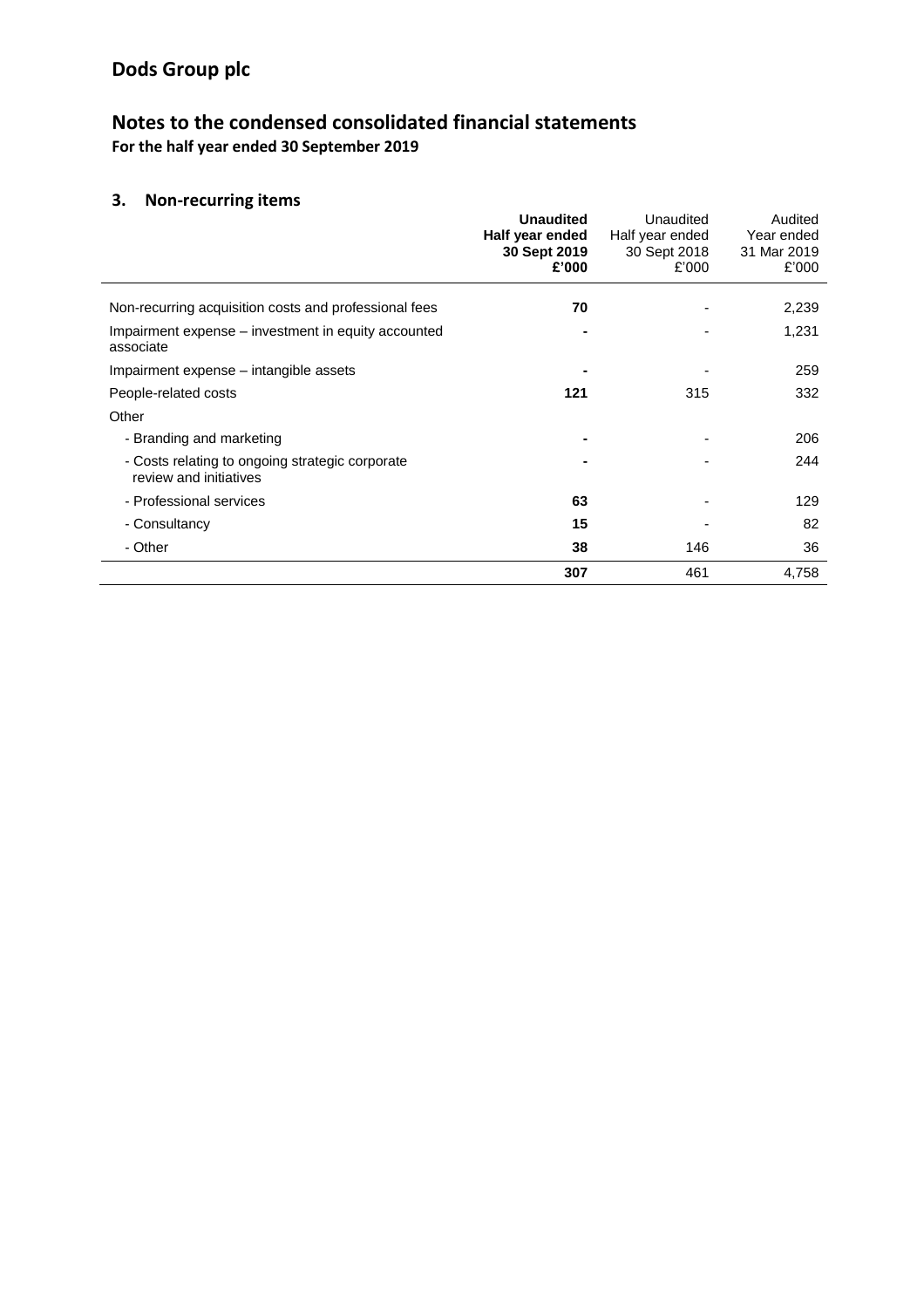## **Notes to the condensed consolidated financial statements For the half year ended 30 September 2019**

## **4. Earnings per share**

|                                                                                  | Unaudited<br>Half year ended<br>30 Sept 2019<br>£'000 | Unaudited<br>Half year ended<br>30 Sept 2018<br>£'000 | Audited<br>Year ended<br>31 Mar 2019<br>£'000 |
|----------------------------------------------------------------------------------|-------------------------------------------------------|-------------------------------------------------------|-----------------------------------------------|
| (Loss) / profit attributable to shareholders                                     |                                                       |                                                       |                                               |
|                                                                                  | (340)                                                 | 378                                                   | (5,529)                                       |
| Add: non-recurring items                                                         | 307                                                   | 461                                                   | 4,758                                         |
| Add: amortisation of intangible assets acquired<br>through business combinations | 281                                                   | 198                                                   | 351                                           |
| Add: net exchange (gains) / losses                                               | (61)                                                  | (4)                                                   | 12                                            |
| Add: share-based payment expense                                                 |                                                       |                                                       | 11                                            |
| Adjusted post-tax profit / (loss) attributable to<br>shareholders                | 187                                                   | 1.033                                                 | (397)                                         |

|                                      | <b>Unaudited</b><br>Half year ended<br>30 Sept 2019<br><b>Ordinary shares</b> | Unaudited<br>Half year ended<br>30 Sept 2018<br>Ordinary shares | Audited<br>Year ended<br>31 Mar 2019<br>Ordinary shares |
|--------------------------------------|-------------------------------------------------------------------------------|-----------------------------------------------------------------|---------------------------------------------------------|
| Weighted average number of shares    |                                                                               |                                                                 |                                                         |
| In issue during the period - basic   | 429,464,215                                                                   | 341,524,286                                                     | 341,640,953                                             |
| Adjustment for share options         | 1,812,000                                                                     | 250,000                                                         | 1,067,375                                               |
| In issue during the period - diluted | 431,276,215                                                                   | 341,774,286                                                     | 342,708,328                                             |

|                                                        | <b>Unaudited</b><br>Half year ended<br>30 Sept 2019<br>Pence per share | Unaudited<br>Half year ended<br>30 Sept 2018<br>Pence per share | Audited<br>Year ended<br>31 Mar 2019<br>Pence per share |
|--------------------------------------------------------|------------------------------------------------------------------------|-----------------------------------------------------------------|---------------------------------------------------------|
| Earnings per share – continuing operations             |                                                                        |                                                                 |                                                         |
| <b>Basic</b>                                           | (0.08)                                                                 | 0.11                                                            | (1.62)                                                  |
| <b>Diluted</b>                                         | (0.08)                                                                 | 0.11                                                            | (1.62)                                                  |
| Adjusted earnings per share - continuing<br>operations |                                                                        |                                                                 |                                                         |
| <b>Basic</b>                                           | 0.04                                                                   | 0.30                                                            | (0.12)                                                  |
| <b>Diluted</b>                                         | 0.04                                                                   | 0.30                                                            | (0.12)                                                  |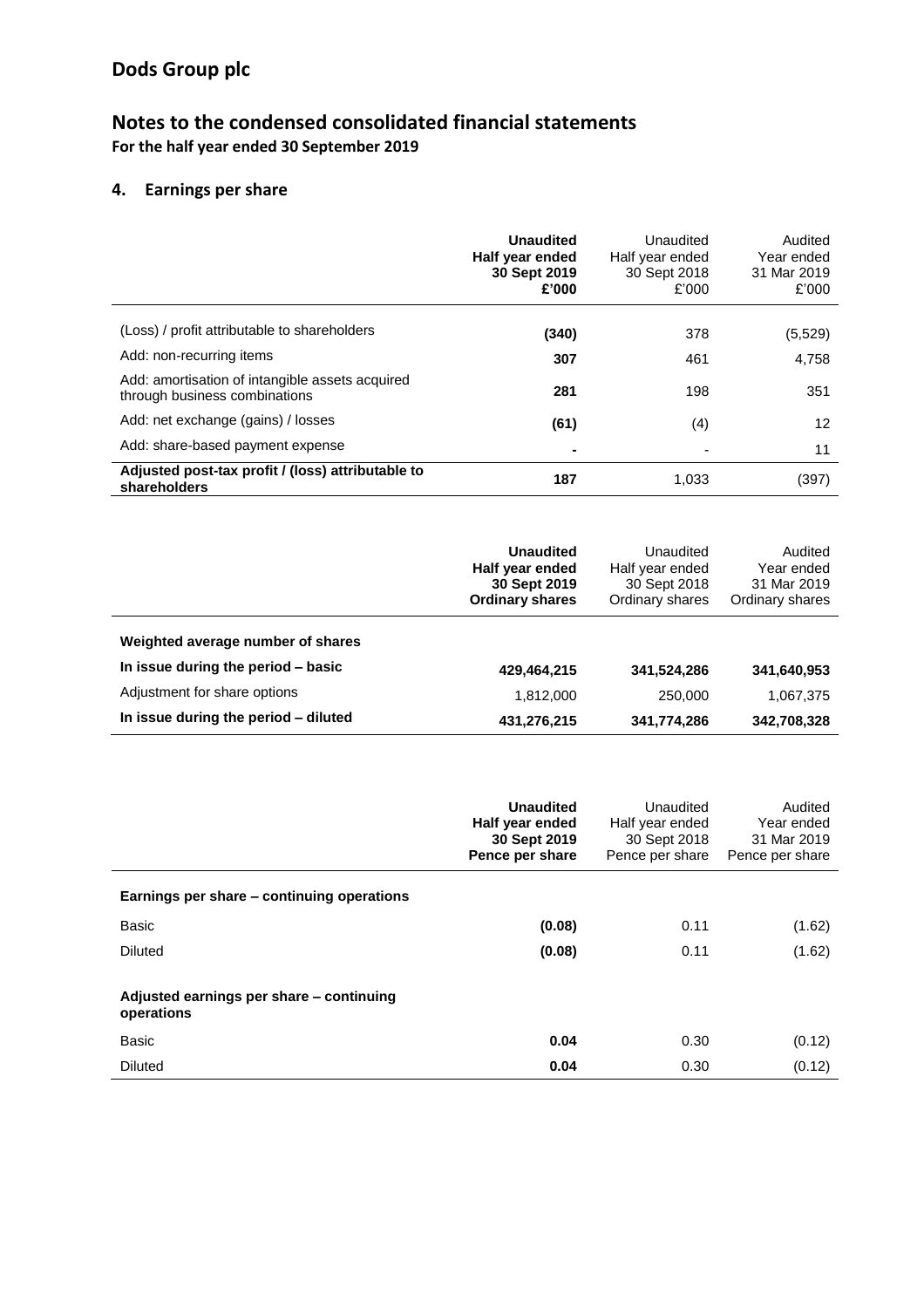## **Notes to the condensed consolidated financial statements For the half year ended 30 September 2019**

### **5. Goodwill**

|                           | <b>Unaudited</b><br>Half year ended<br>30 Sept 2019<br>£'000 | Unaudited<br>Half year ended<br>30 Sept 2018<br>£'000 | Audited<br>Year ended<br>31 Mar 2019<br>£'000 |
|---------------------------|--------------------------------------------------------------|-------------------------------------------------------|-----------------------------------------------|
| Cost and net book value   |                                                              |                                                       |                                               |
| Opening balance           | 13,282                                                       | 13,282                                                | 13,282                                        |
| Acquisition of subsidiary | 14,936                                                       | $\overline{\phantom{a}}$                              |                                               |
| <b>Closing balance</b>    | 28,218                                                       | 13,282                                                | 13,282                                        |

### **6. Intangible assets**

|                                  | Assets acquired through<br>business combinations | <b>Software</b> | <b>Total</b> |
|----------------------------------|--------------------------------------------------|-----------------|--------------|
|                                  | £'000                                            | £'000           | £'000        |
| Cost                             |                                                  |                 |              |
| At 1 April 2018                  | 24,215                                           | 2,907           | 27,122       |
| Additions - internally generated |                                                  | 512             | 512          |
| Impairment                       | (259)                                            |                 | (259)        |
| At 31 March 2019                 | 23,956                                           | 3,419           | 27,375       |
| Additions - internally generated |                                                  | 161             | 161          |
| Acquisition of subsidiary        | 4,086                                            |                 | 4,086        |
| At 30 September 2019             | 28,042                                           | 3,580           | 31,622       |
|                                  |                                                  |                 |              |
| <b>Accumulated amortisation</b>  |                                                  |                 |              |
| At 1 April 2018                  | 17,359                                           | 1,455           | 18,814       |
| Charge for the year              | 351                                              | 1,789           | 2,140        |
| At 31 March 2019                 | 17,710                                           | 3,244           | 20,954       |
| Charge for the period            | 280                                              | 143             | 423          |
| At 30 September 2019             | 17,990                                           | 3,387           | 21,377       |
|                                  |                                                  |                 |              |
| Net book value                   |                                                  |                 |              |
| At 31 March 2018 - audited       | 6,856                                            | 1,452           | 8,308        |
| At 31 March 2019 - audited       | 6,246                                            | 175             | 6,421        |
| At 30 September 2019 - unaudited | 10,052                                           | 193             | 10,245       |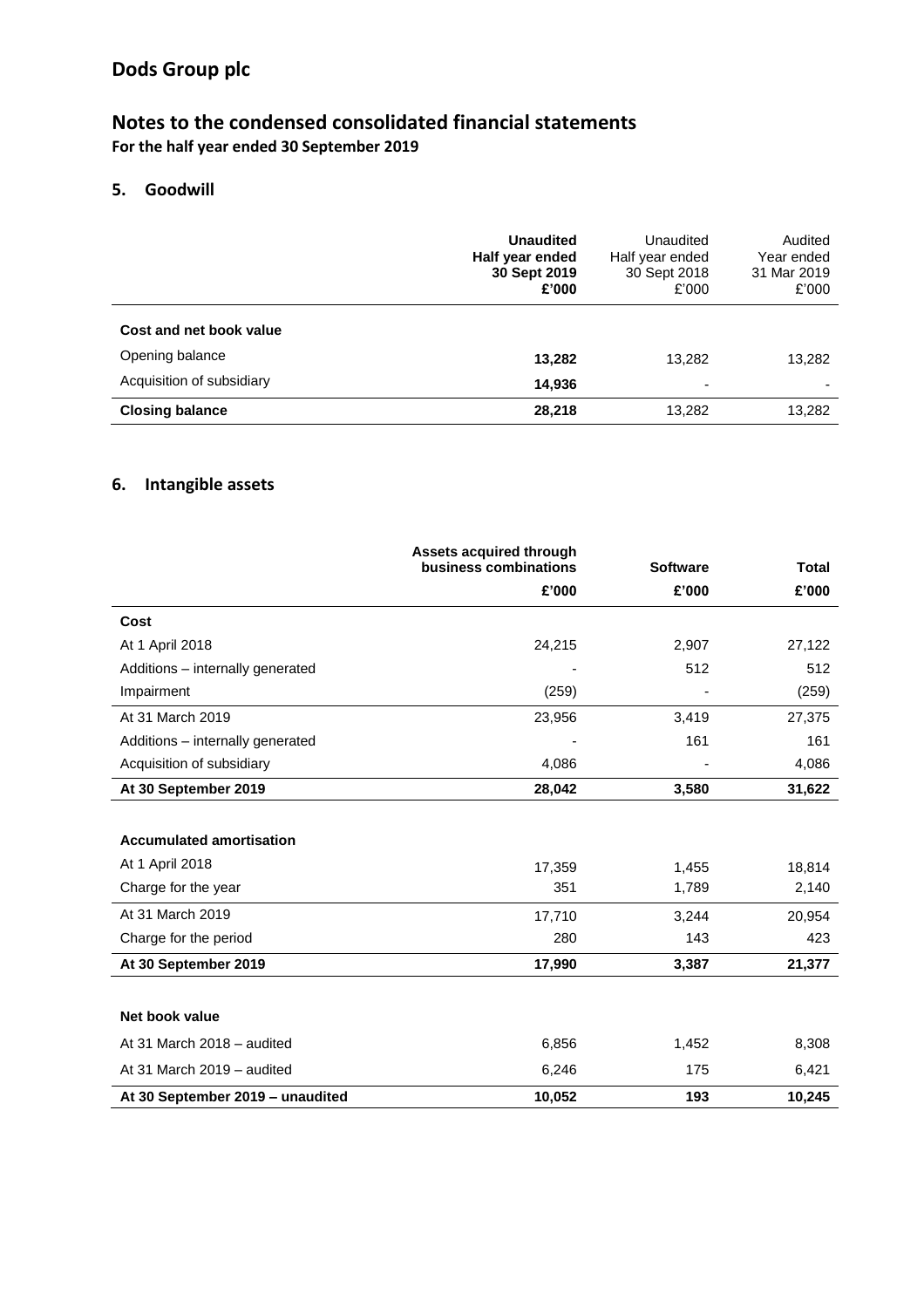## **Notes to the condensed consolidated financial statements For the half year ended 30 September 2019**

### **7. Property, plant and equipment**

|                                  |                               | <b>Equipment and</b><br><b>Fixtures and</b> |              |
|----------------------------------|-------------------------------|---------------------------------------------|--------------|
|                                  | <b>Leasehold Improvements</b> | <b>Fittings</b>                             | <b>Total</b> |
|                                  | £'000                         | £'000                                       | £'000        |
| Cost                             |                               |                                             |              |
| At 1 April 2018                  | 1,944                         | 1,072                                       | 3,016        |
| Additions                        | 66                            | 49                                          | 115          |
| At 31 March 2019                 | 2,010                         | 1,121                                       | 3,131        |
| Additions                        | $\overline{4}$                | 41                                          | 45           |
| Acquisition of subsidiary        |                               | 421                                         | 421          |
| At 30 September 2019             | 2,014                         | 1,583                                       | 3,597        |
|                                  |                               |                                             |              |
| <b>Accumulated depreciation</b>  |                               |                                             |              |
| At 1 April 2018                  | 279                           | 410                                         | 689          |
| Charge for the year              | 201                           | 178                                         | 379          |
| At 31 March 2019                 | 480                           | 588                                         | 1,068        |
| Charge for the period            | 100                           | 143                                         | 243          |
| At 30 September 2019             | 580                           | 731                                         | 1,311        |
|                                  |                               |                                             |              |
| Net book value                   |                               |                                             |              |
| At 31 March 2018 - audited       | 1,665                         | 662                                         | 2,327        |
| At 31 March 2019 - audited       | 1,530                         | 533                                         | 2,063        |
| At 30 September 2019 - unaudited | 1,434                         | 852                                         | 2,286        |

#### **8. Interest-bearing loans and borrowings**

During the period, the Group borrowed a term loan of £3 million (H1 FY2019: £nil) over a 5-year period carrying a rate of 3.25% over LIBOR. In addition, it has a revolving credit facility (RCF) of £2 million carrying a rate of 3.5% over LIBOR.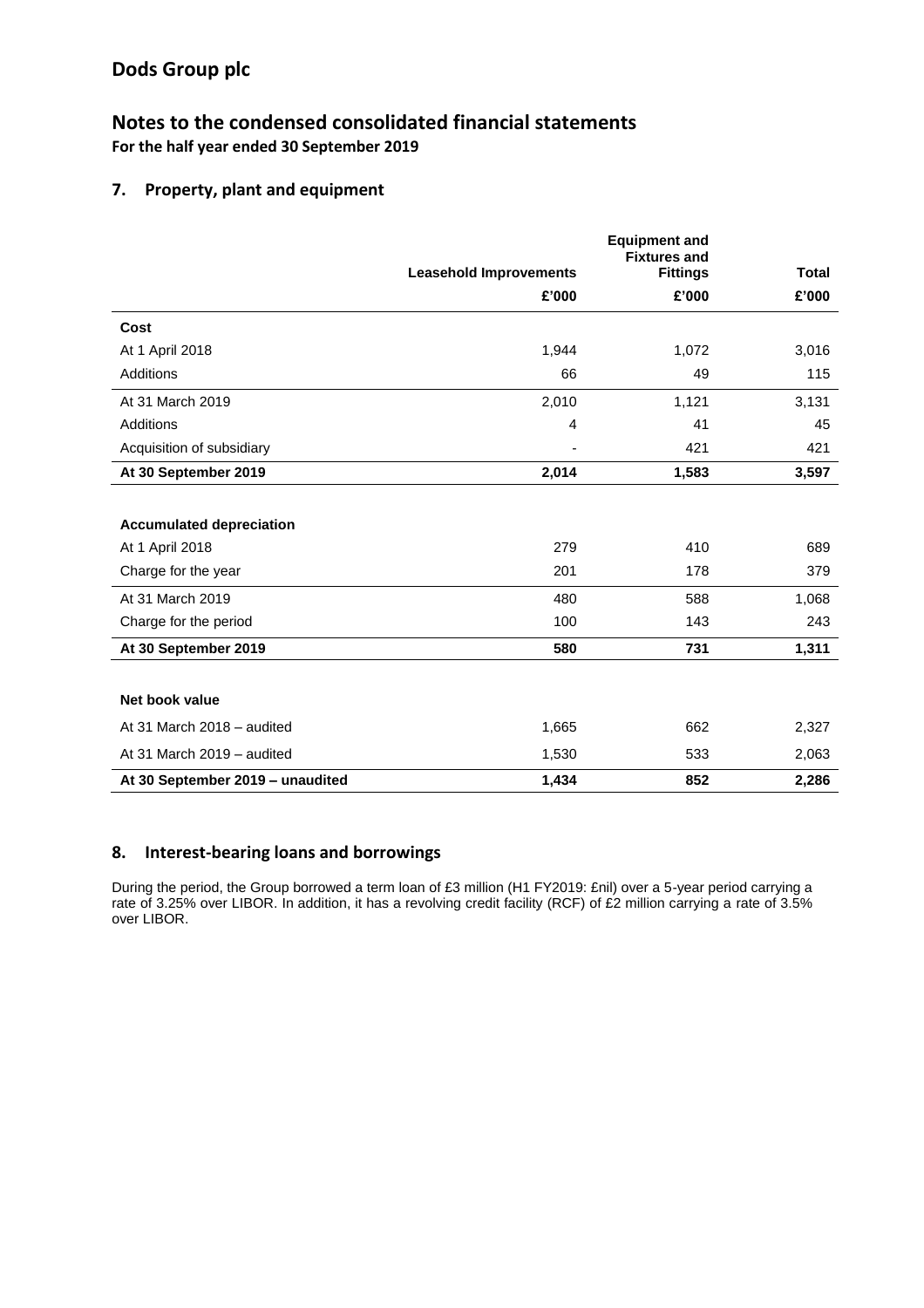## **Notes to the condensed consolidated financial statements For the half year ended 30 September 2019**

#### **9. Acquisition of subsidiaries**

During the current period, on 18 July 2019, the parent entity acquired 100 percent of the issued share capital of Meritgroup Limited and its subsidiaries, a provider of data services and software code. The acquisition will enable the Group to further diversify and strengthen its presence in new end markets and open up significant opportunities through the sharing of resources and talent across the Group.

There were no acquisitions in the half year ending 30 September 2018.

Details of the purchase consideration, the net assets acquired and goodwill are as follows:

| <b>Purchase consideration</b> | <b>Unaudited</b><br>Half year ended<br>30 Sept 2019<br>£'000 |
|-------------------------------|--------------------------------------------------------------|
| Cash paid                     | 18,231                                                       |
| Ordinary shares issued        | 1,046                                                        |
| Deferred consideration        | 2,091                                                        |
| <b>Purchase consideration</b> | 21,368                                                       |

The fair value of the 13,715,881 shares issued as part of the consideration was based on the average of the middle market quotations for Purchaser Ordinary Shares on AIM for each of the five dealing days prior to the completion date. The deferred consideration is not contingent on any future event occurring and requires the Group to issue a variable number of shares to the value of £1.045m on the first anniversary of the acquisition and £1.045m on the second anniversary of the acquisition.

|                                                |                |                    | <b>Unaudited</b> |
|------------------------------------------------|----------------|--------------------|------------------|
| Deferred consideration                         | <b>Current</b> | <b>Non-current</b> | <b>Total</b>     |
|                                                | £'000          | £'000              | £'000            |
| Deferred consideration to be settled in shares | 1,046          | 1,045              | 2,091            |
| Contingent consideration to be settled in cash | 272            | 545                | 817              |
|                                                | 1,318          | 1,590              | 2,908            |
|                                                |                |                    | <b>Unaudited</b> |
|                                                |                |                    | Half year ended  |
| Net assets acquired                            |                |                    | 30 Sept 2019     |
|                                                |                |                    | £'000            |
| Cash and cash equivalents                      |                |                    | 1,176            |
| Trade and other receivables                    |                |                    | 2,336            |
| Property, plant and equipment                  |                |                    | 421              |
| Right-of-use assets                            |                |                    | 4,209            |
| Identifiable intangible assets                 |                |                    | 4,086            |
| Trade and other payables                       |                |                    | (1, 587)         |
| Lease liabilities                              |                |                    | (4, 209)         |
| Net identifiable assets acquired               |                |                    | 6,432            |
| Add: goodwill                                  |                |                    | 14,936           |
| Net assets acquired                            |                |                    | 21,368           |

The goodwill arising from the acquisition consists of largely intangible assets that cannot be separately recognised, such as the assembled workforce of the acquired entity and cost synergies expected to flow to the Group. The goodwill is not expected to be deductible for income tax purposes.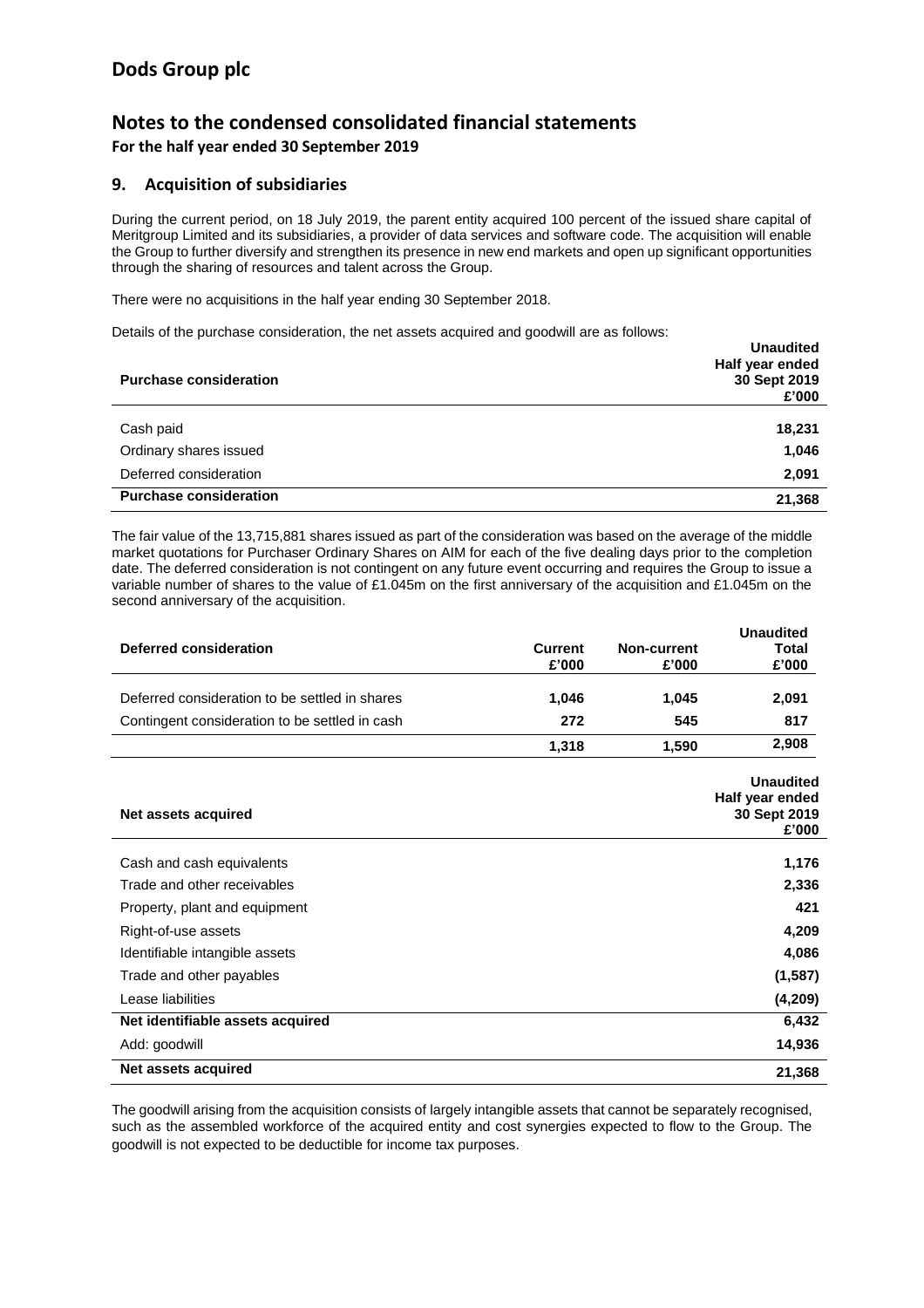### **Notes to the condensed consolidated financial statements For the half year ended 30 September 2019**

### **9. Acquisition of subsidiaries – continued**

| Net cash outflow arising on acquisition                              | <b>Unaudited</b><br>Half year ended<br>30 Sept 2019<br>£'000 |
|----------------------------------------------------------------------|--------------------------------------------------------------|
| Cash paid                                                            | 18,231                                                       |
| Less: cash and cash equivalent balances acquired<br>Net cash outflow | (1, 176)<br>17,055                                           |

#### **10. Leases**

The Group has adopted IFRS 16 *Leases* as at 1 April 2019, which replaces IAS 17 *Leases*. The Group has elected to apply the modified retrospective approach, with the cumulative effect of adopting IFRS 16 being recognised as an opening balance adjustment to retained earnings as at 1 April 2019. Prior periods have not been restated.

On transition to IFRS 16 on 1 April 2019, the Group recognised a £4.9m right-of-use asset, along with a corresponding lease liability of £6.2m. Accrued rent has been adjusted by £1.1m and the difference of £0.2m against opening retained earnings. The incremental borrowing rate used by the Group in applying IFRS 16 is 5 percent.

A reconciliation of total operating lease commitments disclosed at 31 March 2019 to the lease liability amount recognised on adoption of IFRS 16 is as follows:

|                                                                  | <b>Unaudited</b><br>£'000 |
|------------------------------------------------------------------|---------------------------|
| Total operating lease commitments disclosed at 31 March 2019     | 7.546                     |
| Discounted using incremental borrowing rate                      | (1, 359)                  |
| Total lease liabilities recognised under IFRS 16 at 1 April 2019 | 6.187                     |

|                                             | <b>Unaudited</b><br>Right-of-use<br>assets<br>£'000 | <b>Unaudited</b><br>Lease<br>liabilities<br>£'000 |
|---------------------------------------------|-----------------------------------------------------|---------------------------------------------------|
| On adoption - 1 April 2019                  | 4,927                                               | (6, 187)                                          |
|                                             | 4.209                                               |                                                   |
| Additions through acquisition of subsidiary |                                                     | (4, 209)                                          |
| Depreciation                                | (507)                                               |                                                   |
| Lease interest                              |                                                     | (200)                                             |
| Lease payments                              |                                                     | 731                                               |
| Decrease in accruals/prepayments            | -                                                   | (132)                                             |
| 30 September 2019                           | 8,629                                               | (9,997)                                           |

The right-of-use assets relate to office space.